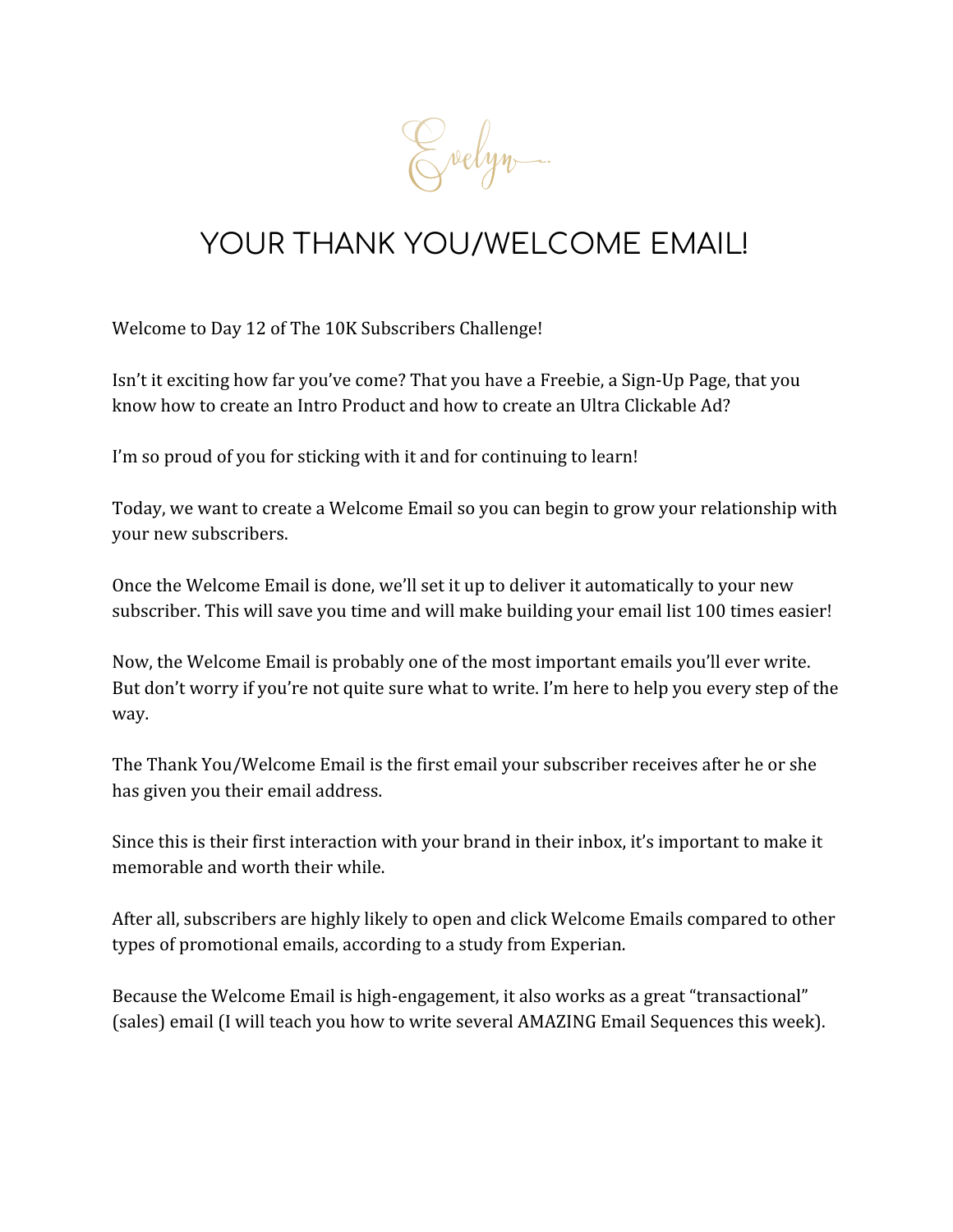It's typical for Welcome Emails to offer discounts, low-cost products, or free shipping to new subscribers, encouraging them to buy from you right away.

Today I'm going to teach you how to write a basic Welcome Email without offering a product. This is so we can start to build your Email List as quickly as possible.

Ok, are you ready to get going on writing your Welcome Email? Let's do it!

First, open a word document and name is the same as or something similar to your Freebie.

Now it's time to write a nice warm welcome where you include a link to the Freebie.

#### WHAT TO SAY IN YOUR WELCOME EMAIL

First, as you're writing, I want you to think about this new subscriber of yours. Behind the screen, on the other end, is a REAL person.

Not only did this person just subscribe to your email list, they are also super excited to hear more from you!

For me, I think of writing from my heart. I thank them first because I am so appreciative of every new subscriber I receive. I make sure to express that. I give them the Freebie up front, then go on to tell them why they can trust me.

I also paint the future of where they will be headed if they stick with me. Again, I'm here to serve them and help them get what they want.

I like being encouraging, uplifting, and giving. I want to make sure they feel like they are a part of a new community and they will be taken care of.

Now, take a moment to consider how you can introduce yourself and your business in a positive way, set expectations, communicate your brand, and identify the next steps for them to continue on this journey with you.

First, thank them/welcome them. Then consider a few of these ideas to get you started: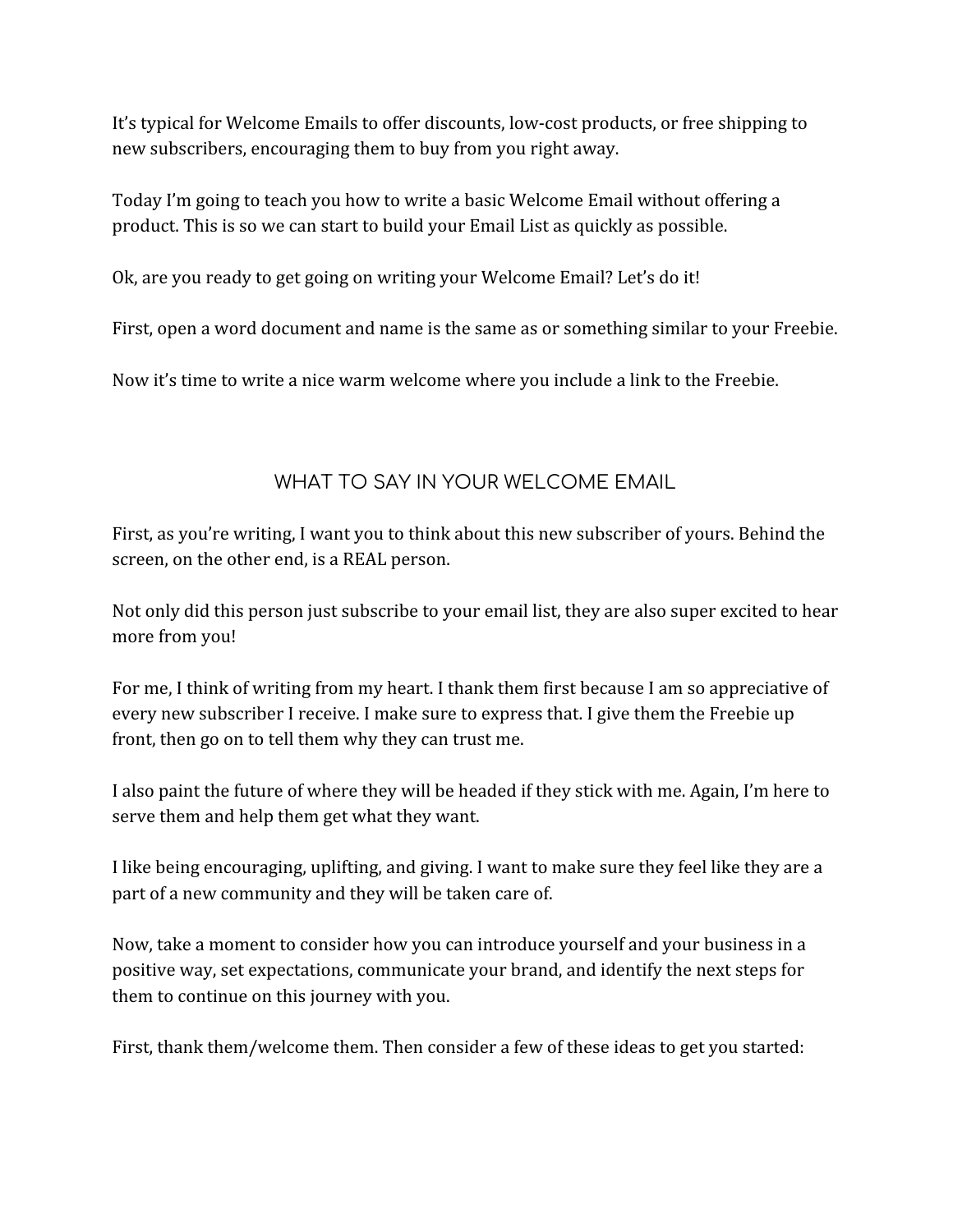- Mention their Freebie early on
- You can share one of your stories or why you are in business (Maybe a shortened version of your bio)
- Let them know where else they can find you online (give them one link max as more will overwhelm them)
- Tell them why you or your products are the solution to their problems
- Let them know what type of content you will be sharing
- Let them know to look out for more emails with Freebies or surprises
- Tell them how often they can expect to hear from you

Here's an example of a Welcome Email (feel free to steal it but you want to make it YOUR OWN voice and change pertinent information):

SUBJECT: Welcome! Your Ebook is here: Fast-Track Your Way to Online Success With an Email List Building System

Hi there!

Thank you soooo much for downloading your e-book "Fast-Track Your Way to Online Success With an Email List Building System!"

#### CLICK HERE TO ACCESS

It might feel like a tiny step for you...

But downloading this e-book means that you're ready to focus on following your passion, reaching more people, and making a bigger impact by building and growing your brand.

Now more than ever, we as industry leaders and entrepreneurs are being called to share our messages and offer our products and services.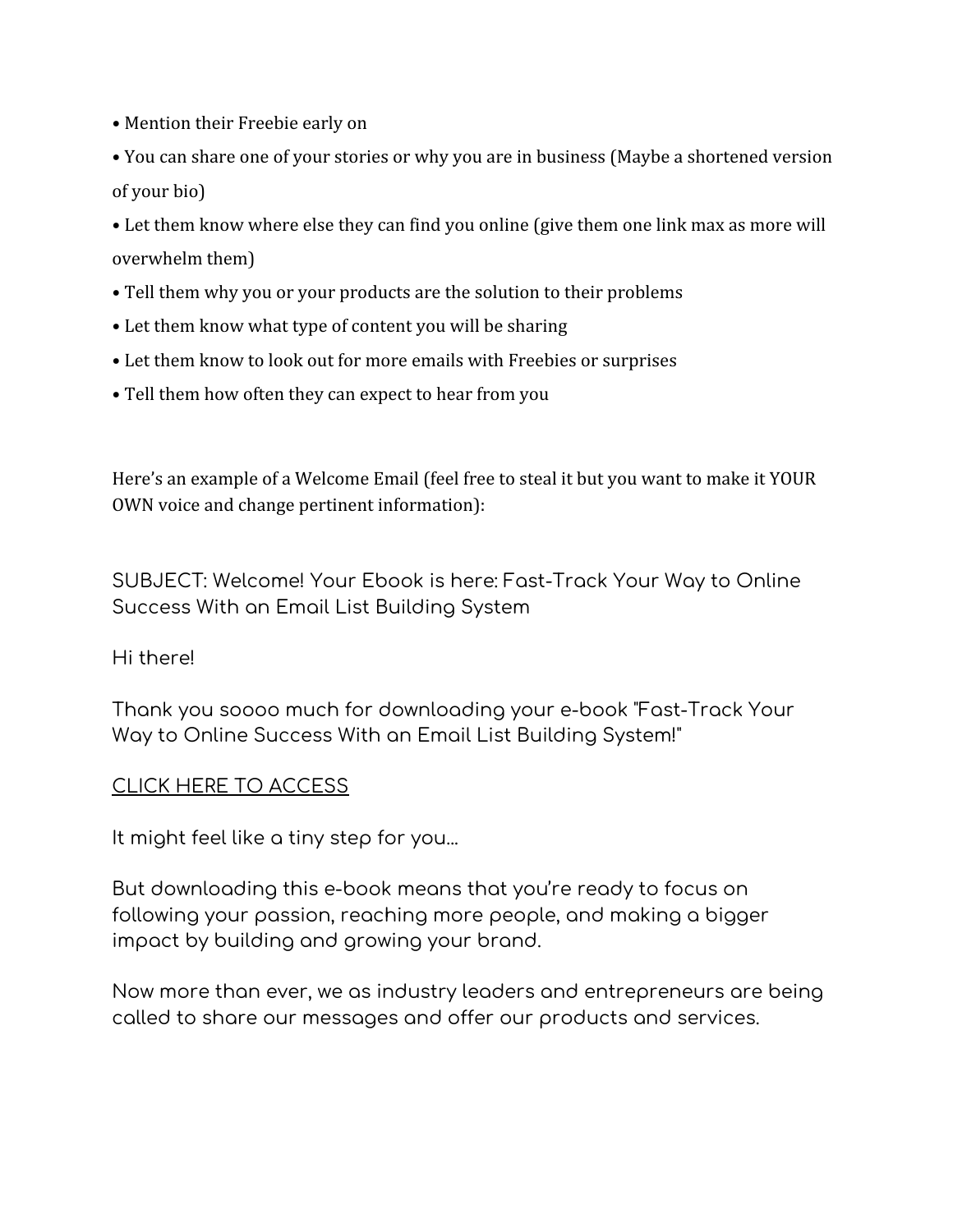With the right systems in place, you can stay more connected to your online community and have a fantastic lifestyle offering advice, knowledge, experience, and your products and services.

These days, so many business owners are focused on building their Social Media Platforms rather than building online systems.

Social Media is awesome because it's out there.

A system that builds your own platform, specifically our email list… it's behind the scenes and is invisible to others.

However, when you build a system that captures leads for you, you are building the #1 way to reach your following and sell online.

Having helped hundreds of online entrepreneurs build systems from scratch...

I can confidently tell you that NOTHING compares to having systems and strategies in place.

I'm so thrilled to be able to help you build a system to grow your own network, including your email list so you too can stay more connected with your audience and drive more sales to your business!

For now, enjoy diving into your e-book "Fast-Track Your Way to Online Success With an Email List Building System."

… and stay tuned for another email heading your way tomorrow :-)

All my best,

Evelyn

PS: Did you know that OVO is the FASTEST way to increase sales in your business?

 $OVO =$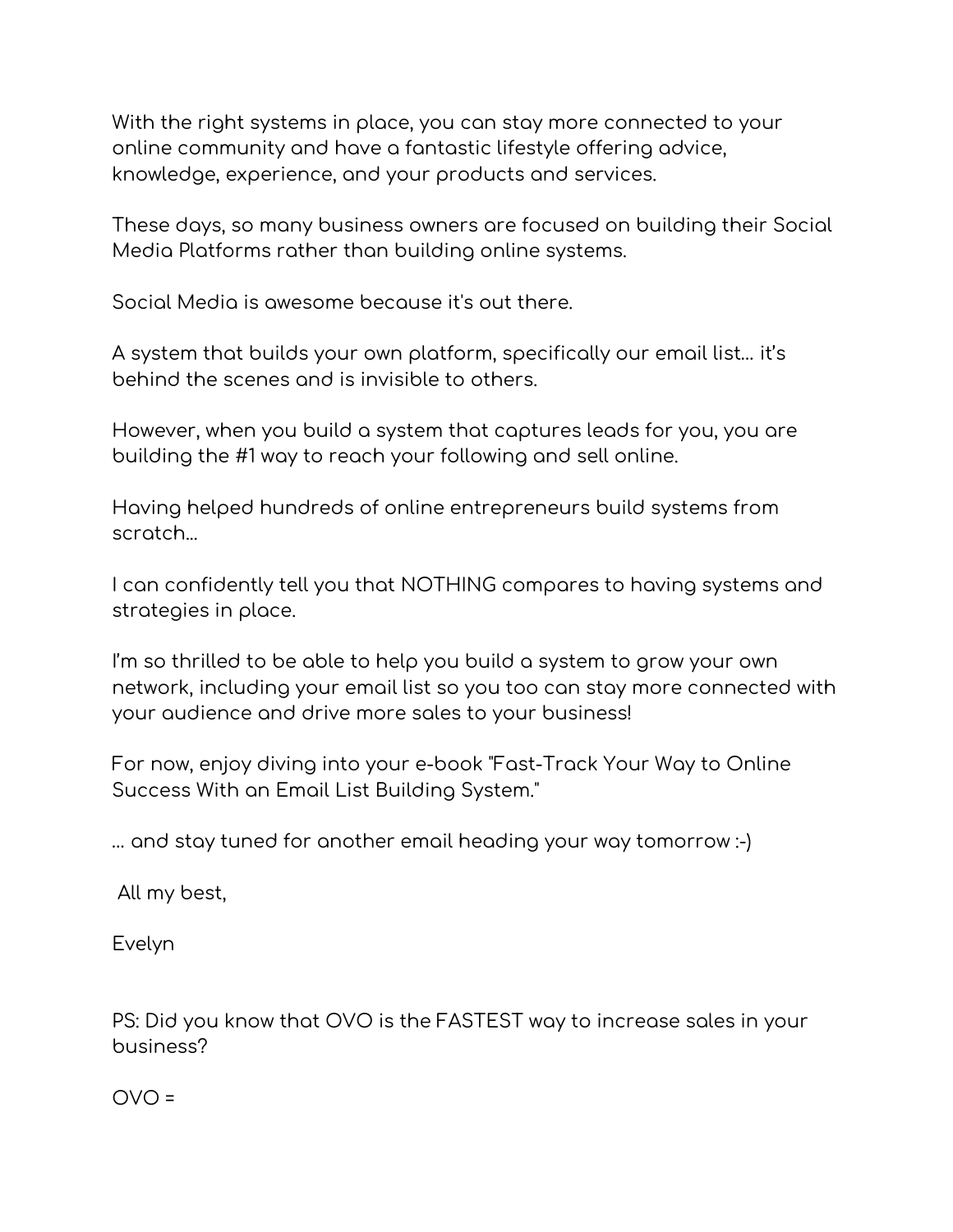--> Opt-In

--> Value (freebie)

--> Offer...

More tips hitting your inbox soon!

My Website: www.evelynjohansen.com

### NOW IT'S YOUR TURN!

So go ahead and write your email, then meet me back here for the next step.

Ok, now that you have written your email in a word document, it's time to head on over to your email service provider.

First, if you haven't already, we want to create your Sign-Up Page/Landing Page.

Again, a Landing Page is a standalone web page or website created for a specific advertising campaign/Freebie to capture leads and get them into your system. Basically, it's where the Email-Freebie exchange takes place. Ok, let's build your landing page!

Here's how to create a Sign-Up Page in Mailchimp:

First, go to your Mailchimp account and log in. You will want to make sure you have created an "audience" to send it to first.

Next, on the main page, in the top left corner, is a "Create" tab. Click on it.

In the dropdown, find "Landing Page" and click on that.

It will give you the option of naming the Landing Page. Give your Landing Page a name that will help you remember what it is. You can maybe give it the same name as your Freebie.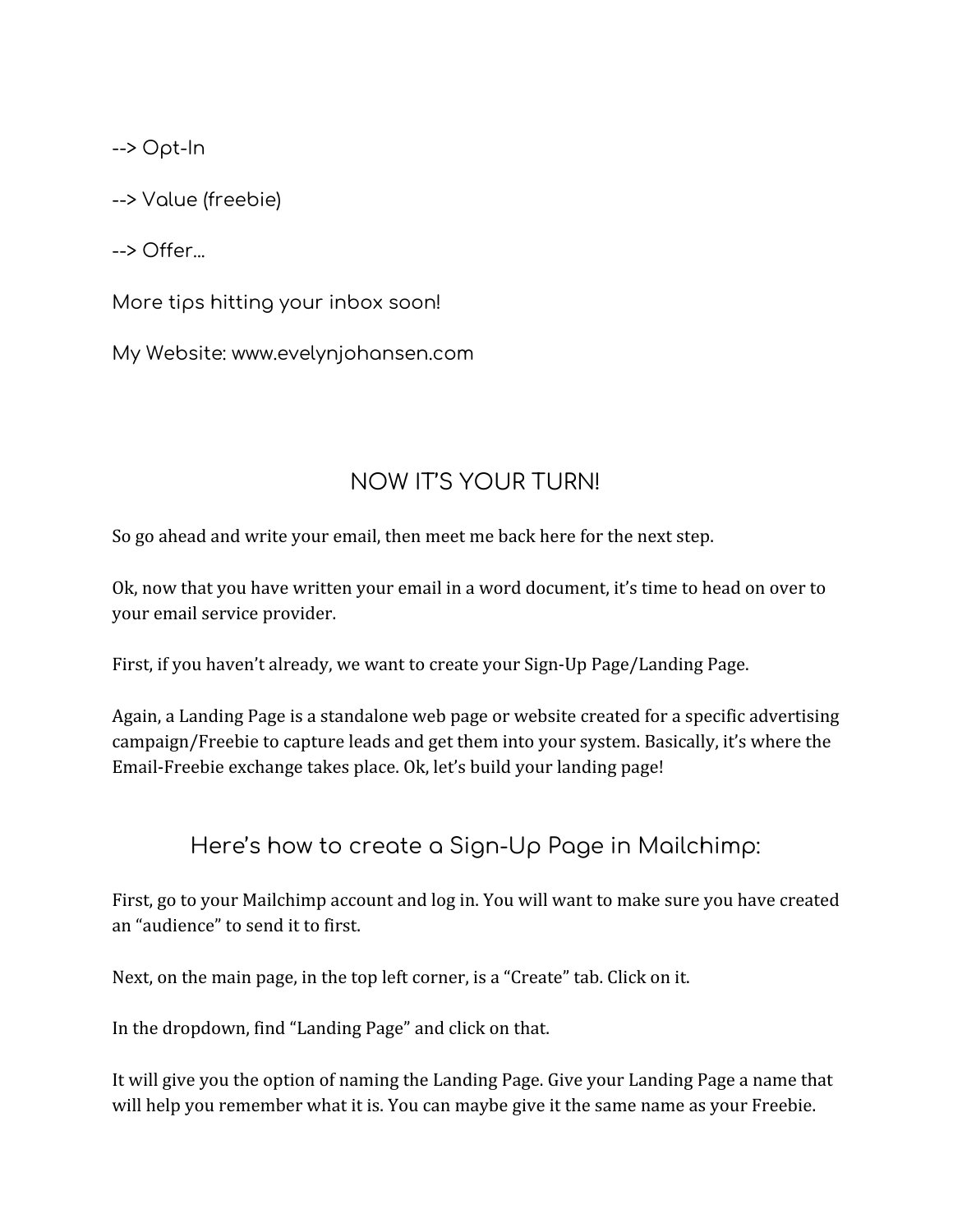Then select your Audience.

Next, select the template that's named "Grow Your List."

Your Landing Page template will appear.

If you have a logo, go ahead and insert it. If you don't have a logo, just insert a photo or just delete the section. Again, this is NOT about perfection.

Next, add your headline. It should be something that entices your audience and that relates to your Freebie. To get some juicy ideas, go back to the PDF from yesterday if you need more ideas.

Next, click on the headline and a section will open up on the right that will allow you to edit the template.

You can choose a font you like or just use the one that's provided.

Once you have your headline, click on the section below the headline and write 1-3 sentences that explain what they will get in return for giving you their email address.

Remember, make it sound appealing!

Below that, you'll see the sign up area where your future subscriber will enter their email address. I generally recommend getting their first name, too, although it's not necessary.

To add an area where your subscriber can enter their first name, click on the little pen, or the "edit" area, and a new window will appear on the right side. Check the box that says "First name."

Next, you'll want to customize the confirmation message to say:

"Success! Check your Email for your PDF!"

You can customize the colors of the text and button if you want but don't get too perfectionist about it.

Once that's done, save and close the Landing Page, name the page, and add a URL.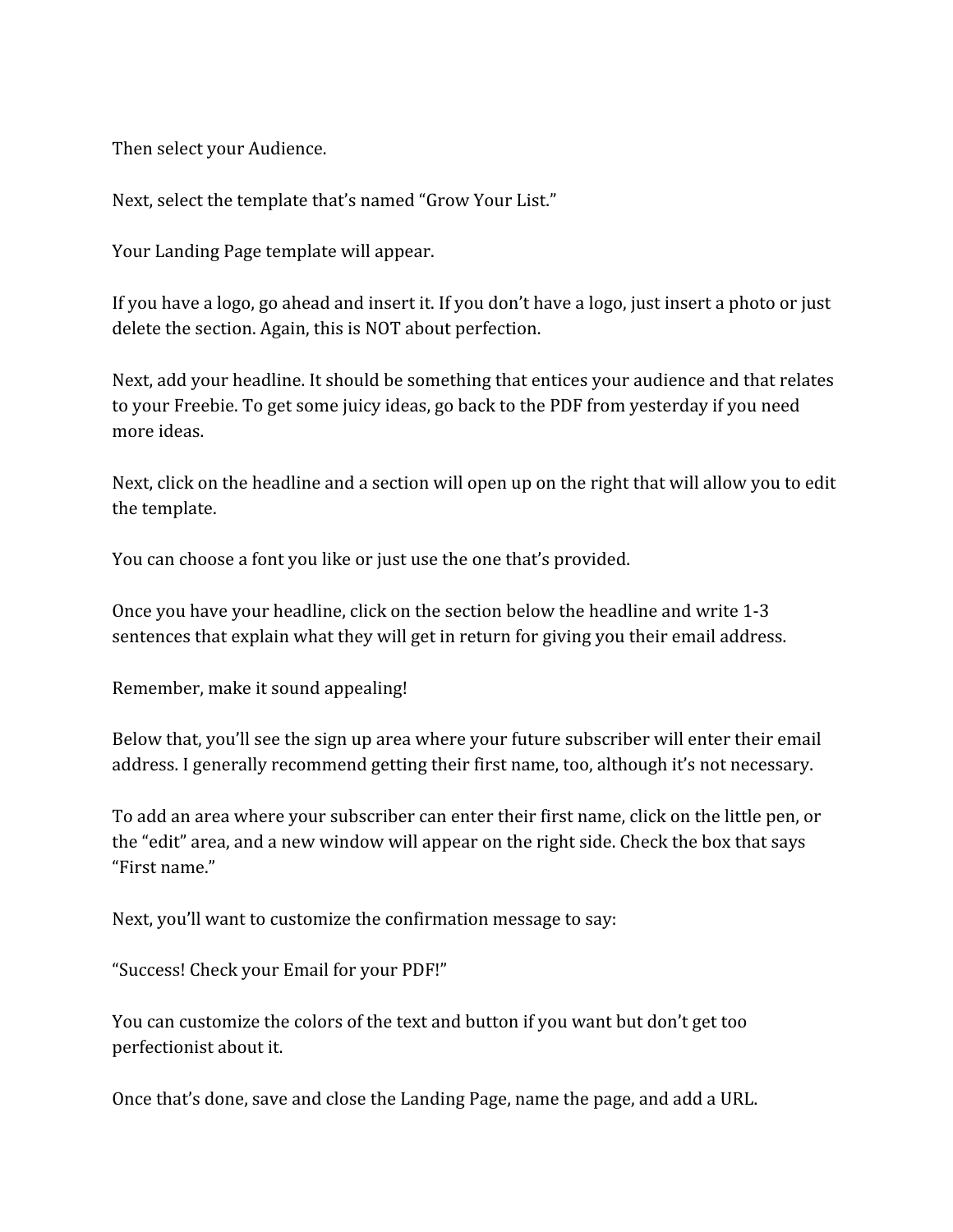Then, hit publish, and VOILA! Your Landing Page is done!

Yay! Take a moment to pat yourself on the back and tell yourself "JOB WELL DONE!" You can always go back and edit the Landing page if you want.

#### Next we want to copy and paste the Thank You/Welcome Email.

Head over to your word document and copy the Welcome Email you wrote.

Then head on back to your Mailchimp account (or email service provider account).

Next, on the Mailchimp Home Page, click on "Automate" then in the dropdown, click on "Email."

Select "Welcome New Subscribers," then name your email something related to your Freebie.

Here's a tip if you get more than one audience: Make sure you have selected the right audience before proceeding.

Next select, "Begin."

Edit the "Subject" line and "Preview Text" to reflect your Freebie.

A note on subject lines: Some companies put "Welcome" in the subject line so the email is easily identifiable.

Also, research indicates some of the most popular words in subject lines that get opened include: sale, thank you, welcome, new, daily, weekly, alert, bulletin, video, and any type of personalization. So consider including those in the subject line.

Also, avoid spammy words like "free" in your subject line to help prevent your email being sent to the outer-darkness "spam folder" in your subscriber's email account.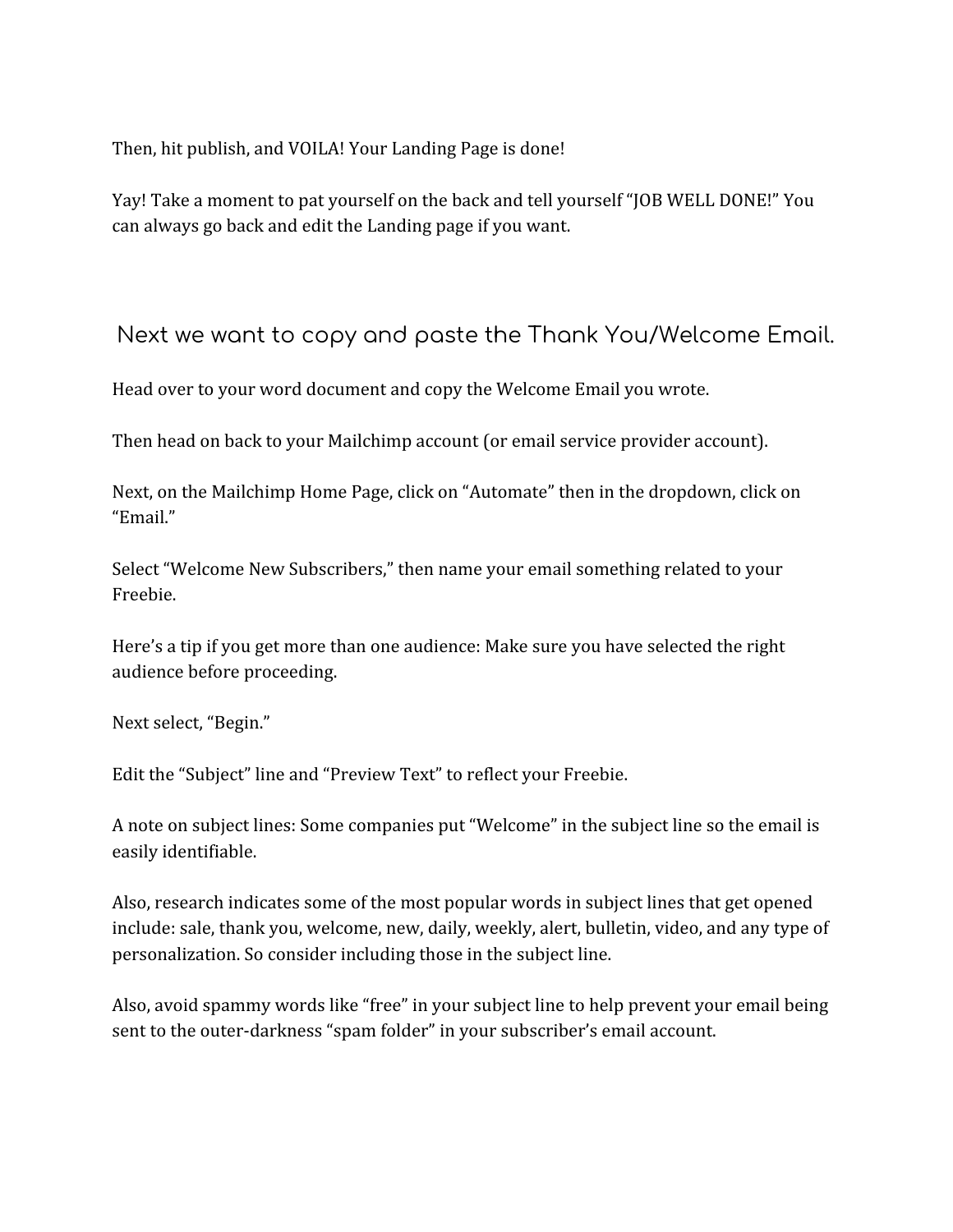Now it's time to paste the email itself. You can add your logo or a photo at the top or not. It's completely up to you.

Also remember to edit the very bottom of the email to include your information.

Once you have finished the email, it's time to link your Freebie to the Welcome Email so your new subscriber can access it.

To insert a link to your Freebie into the email, simply click the little link button that looks like this:  $\bigodot$ 

Then select Link to "File" and upload your FREEBIE PDF to Mailchimp.

Once you're done editing, hit "Save and Close." You can send a test email to yourself if you'd like to make sure it looks good.

Then, before you head on out of there, make sure to click the button in the top right corner that says "Start Sending."

**IMPORTANT: If you miss this step, the automation won't send, so you NEED to do this.**

## *Ok, now that that's done, we're going to get your Freebie out to the world!*

Now, when I first did this, I felt both super excited AND super nervous. Putting myself out there was scary.

I started to question a lot of things about myself… if I was good enough. If my content was good enough… If people would hate my stuff… If people would even download my stuff!

A million thoughts started racing through my mind at once! But I took courage and put it out there. And the more I put it out there, the easier it became. And when I saw that people liked my stuff, my confidence grew. And today, I don't bat an eyelash when I put content out.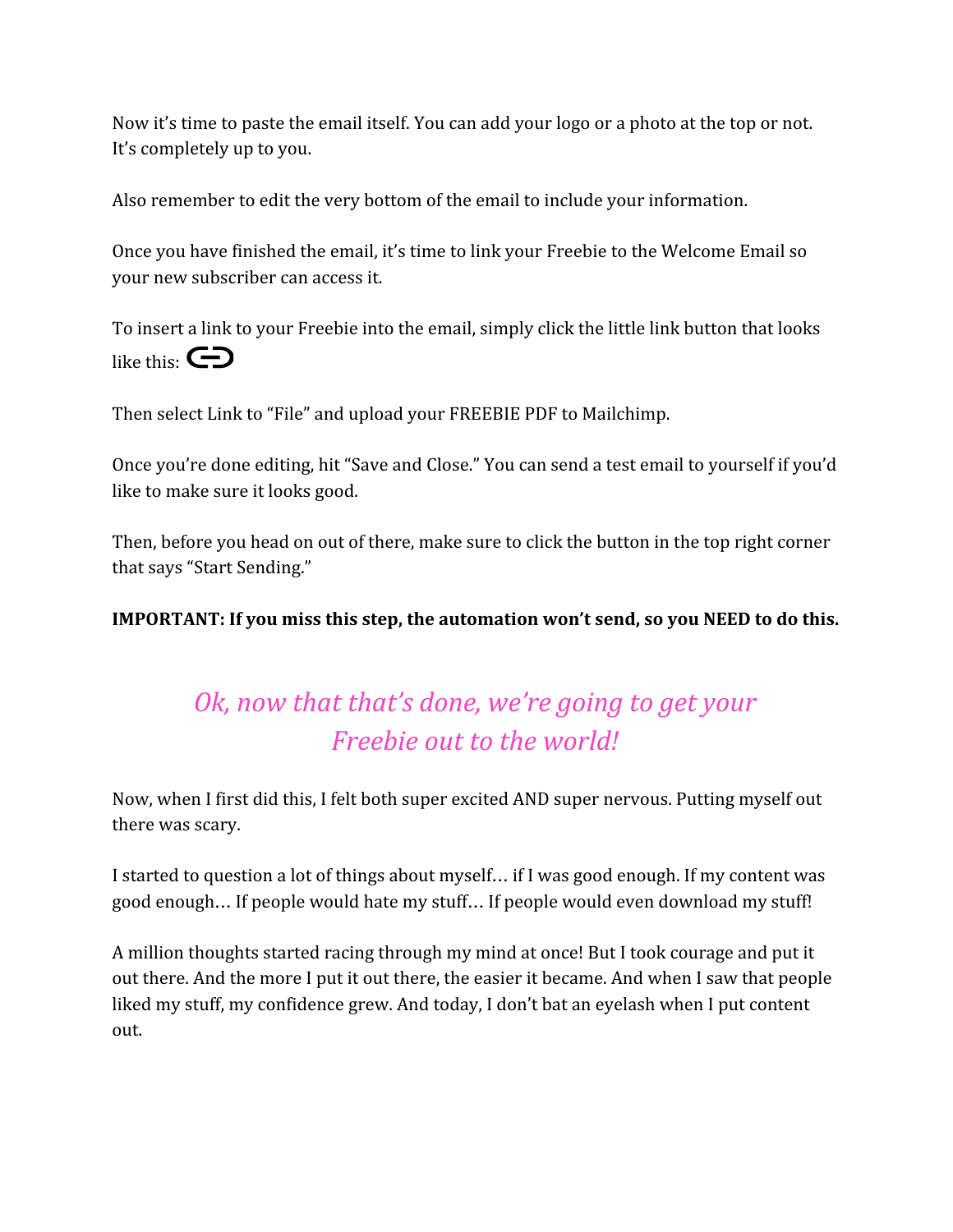# *It's important to not let your fears hold you back. Besides, your fears will probably not happen anyway!*

Just continue to believe in yourself and the rest will follow!

So, let's start with brainstorming some ideas of where you can quickly and easily share your Freebie online.

By sharing, I mean you share your Freebie by posting the link to your Mailchimp Landing Page.

- 1. On your personal Facebook profile.
- 2. On your business Facebook Page.
- 3. In Facebook groups where your Ideal Client may be hanging out (Just make sure to follow the rules of the group).
- 4. On Instagram, with Instagram Stories.
- 5. On Twitter
- 6. On LinkedIn
- 7. On Tik Tok
- 8. On Pinterest

Now, remember how I had you research where your Ideal Customers hang out? Is there a specific platform (like Facebook or Pinterest) your Ideal Customers seem to prefer over another?

To start, pick one or more social media platforms to focus on to share your Freebie. It can be where your Ideal Customer hangs out or it can be where you already have the strongest following.

Start with one, then once you're really great at it, move to the next one!

To share, we're going to use your Ad. Again, ads seem like such a big deal, but trust me. They're not. They are just one form of communication.

Here's a reminder of things that make your Ad stand out:

1. Have an attention-grabbing Visual/Photo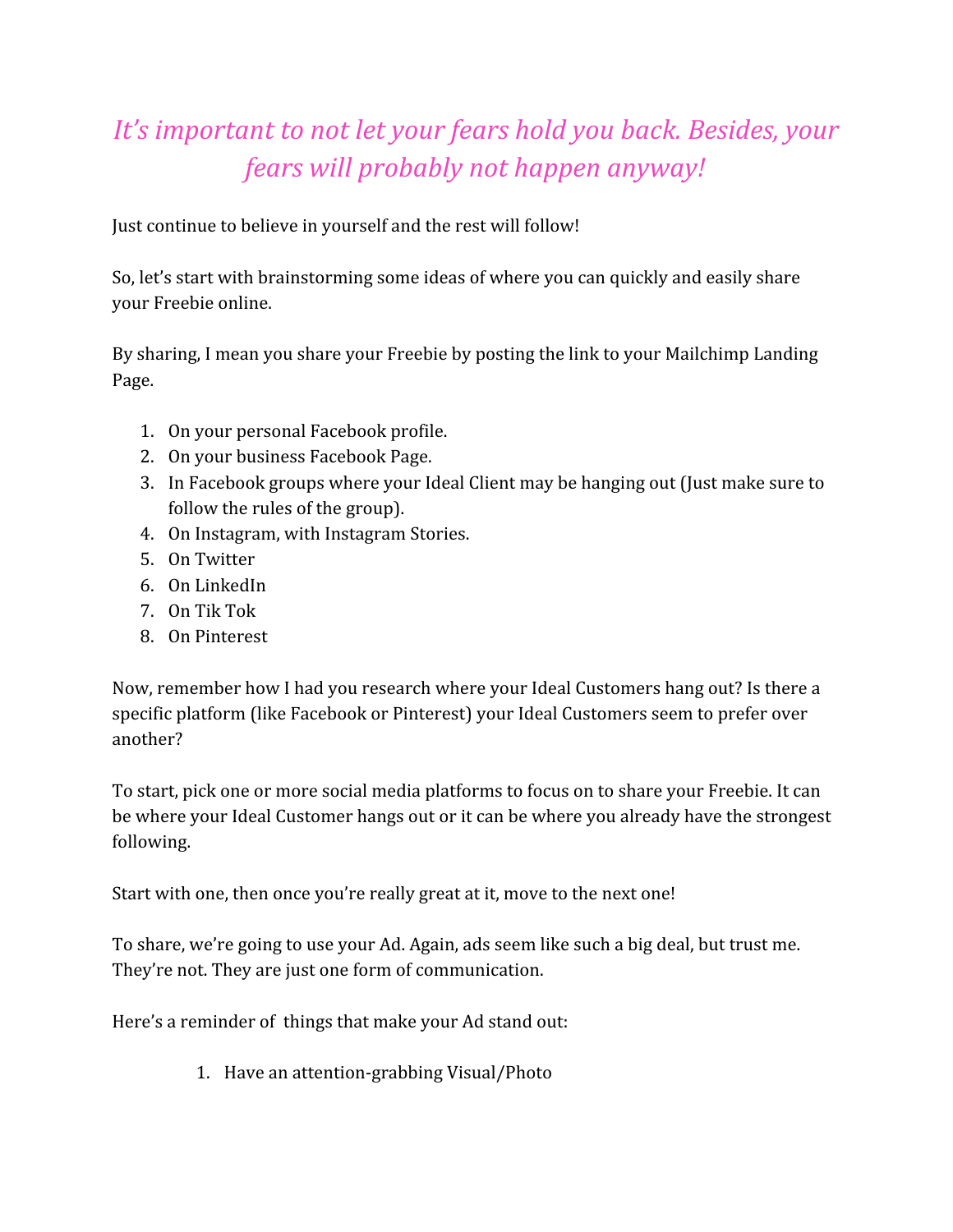- 2. Have a captivating headline that generates interest
- 3. Write text that flows and is free from errors. Here's a tip: Adding a very short story and why this Freebie is relevant to you makes it seem less spammy.
- 4. Include in the text what your irresistible Freebie offer is (or you can hint at it and keep it a secret and the suspense will make people want to click to find out what it is)
- 5. Tell the customer what the *benefit* of your Freebie is
- 6. A clear call to action/invitation (i.e.: Click the Link, or Grab your copy now!)
- 7. A link to your Landing Page

The ad can be long or short. Whatever feels natural to you. But the entire point of the ad is to get the customer to click on it to get your PDF so you can get their emails!

Here is a sample ad example:

Hey! How's that email list coming along? Haven't started it yet? Or is it kinda sorta limping along?

Download my free PDF "12 Genius Freebie Ideas to Explode Your Email List!"

Excuses don't build an email list but action does!

So click the link to download my free PDF so you can get your email game on today!

Now, the way I like to think about marketing is that I'm sharing my information with my future BFFs. I usually feel super excited. I don't like to be spammy. I like to share myself and tie the product back to me. I like to be giving and generous.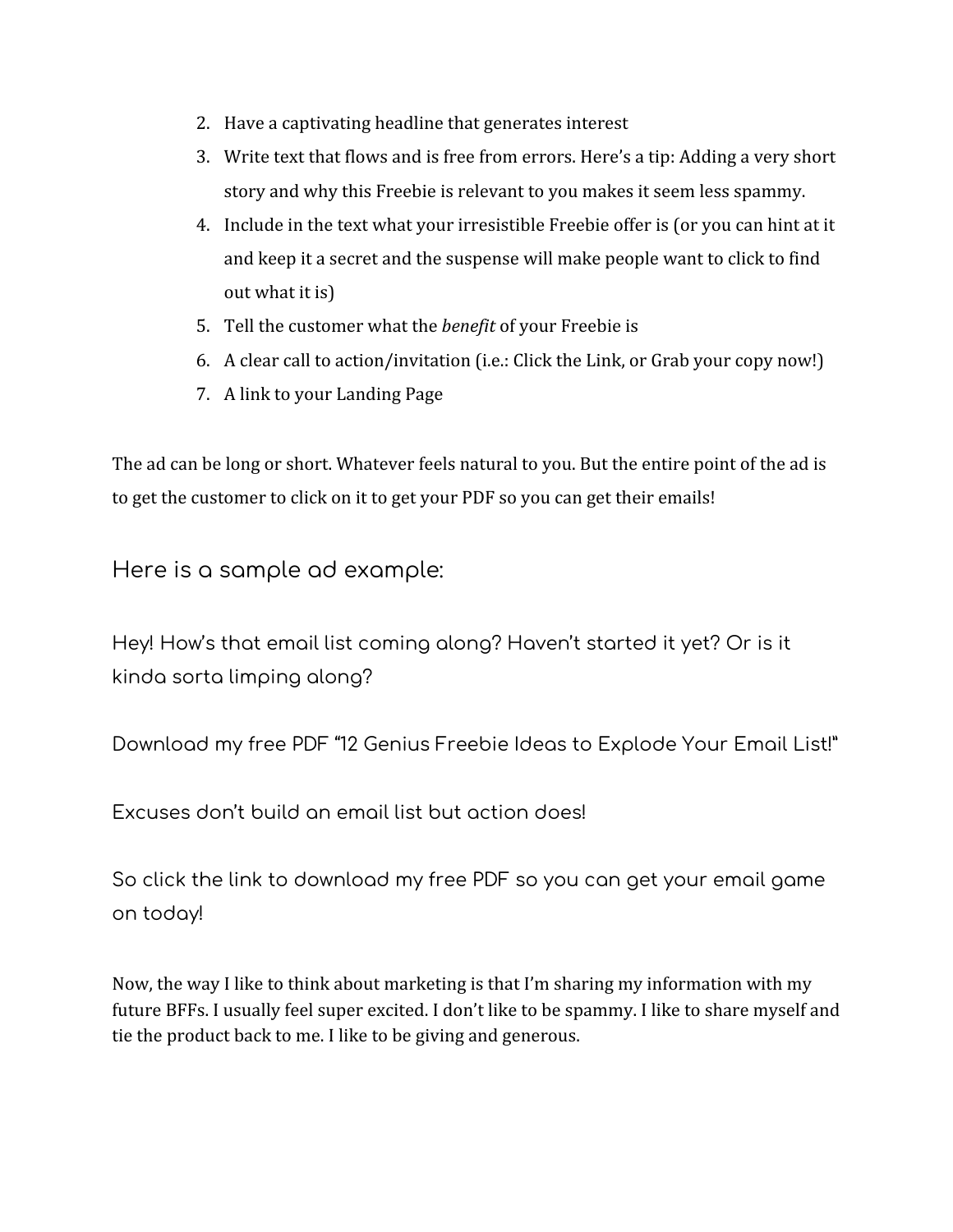Don't over-complicate marketing. It isn't rocket science. It's a way to connect with people who want what you have to offer, who want what your vision can bring them!

Also, if someone expresses interest in my Freebie and comments on one of my posts, they really truly want my Freebie! So I make sure to personally reply to them. They made the effort to reach out to me and I'm always so thrilled when someone takes the initiative!

So if they comment, you bet I'm going to be replying back.

AND THIS BEARS REPEATING: Keep sharing your Freebie over and over and over. Don't just share it once and then it's done. In advertising, the term "effective frequency" means the number of times a customer must see an advertising message before they take the action the seller wants them to.

Some say repeating a message 3 times will work, while many believe the "Rule of 7" applies.

A study done by Microsoft concluded that the ideal number was between 6 and 20 times.

20 times! Crazy, right?

### *Think: Fewer messages, more often.*

Since repetition fosters both awareness and trust, you'll see better results with a shorter message communicated more frequently than a long list only presented once or twice.

And here's the thing... if you're doing it right — saying the same thing over and over — you WILL get bored out of your mind hearing yourself speak long before your message sinks in with your customers.

### So now go and share your Freebie with the world!

Now that you've created one offer, I want you to create at least 2 more! This will help you see which one does better. Some offers just do better and people love them.

Other offers don't do as well. And that's ok.